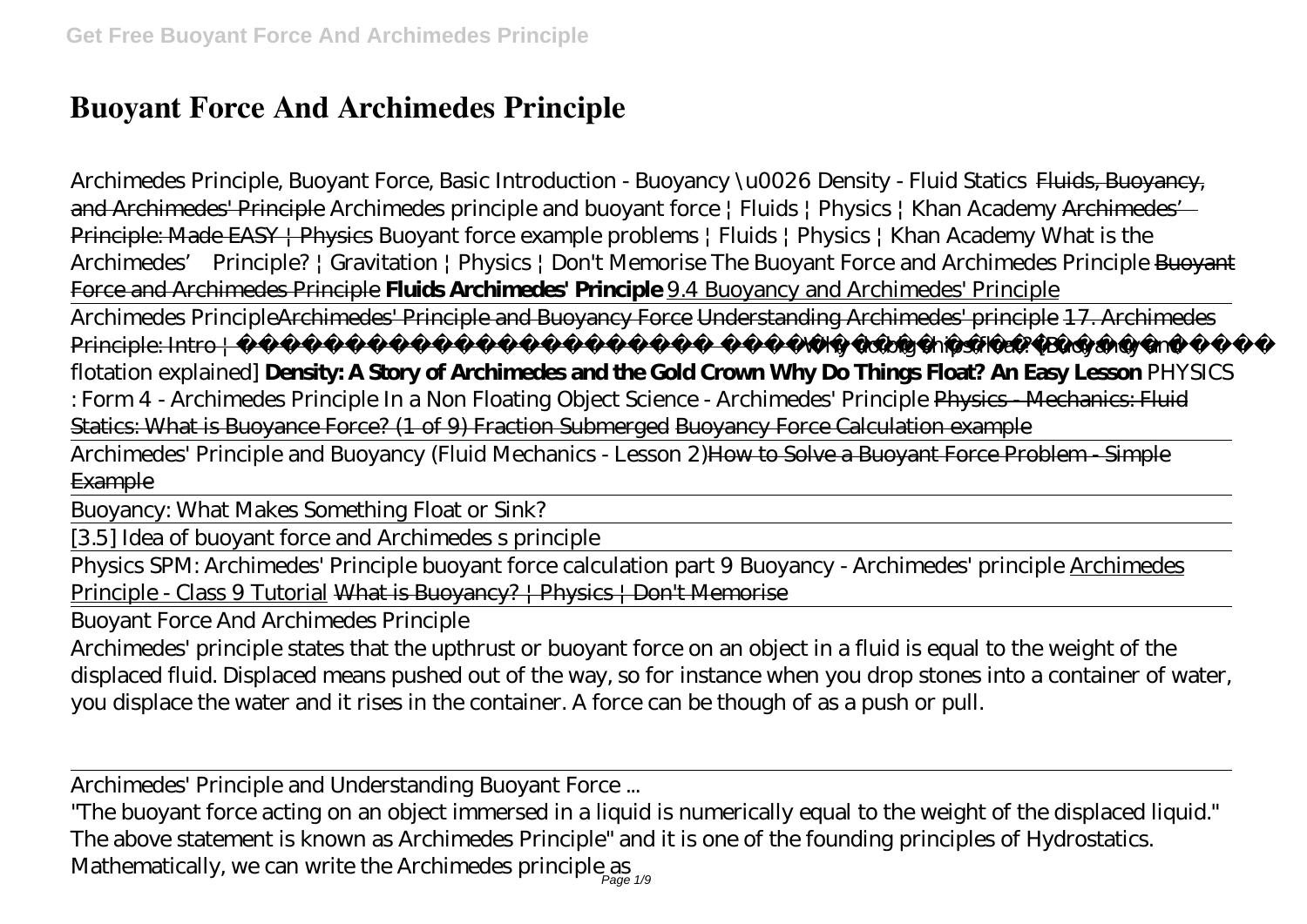Physics Tutorial: Buoyancy. Archimedes' Principle Archimedes Principle: This principle states that when an object is immersed in a fluid (liquid or gas), whether fully or partially (a part of it) submerged, it experiences an upward buoyant force which is equal to the weight of the fluid that the body displaces which acts in the upward direction and at the center of mass of the fluid displaced by it.

Buoyancy And Archimedes Principle » The Physics Crew Buoyant Force and Archimedes' Principle. Archimedes principle and buoyant force. What is buoyant force? This is the currently selected item. Buoyant force example problems. Next lesson. Fluid Dynamics. Sort by: Top Voted. Archimedes principle and buoyant force. Buoyant force example problems.

What is buoyant force? (article) | Fluids | Khan Academy Archimedes principle formula and buoyant force admin December 4, 2019 0 11,122 3 minutes read Archimedes principle states that when an object is totally or partially immersed in a liquid, an upthrust acts on it equal to the weight of the liquid it displaces.

Buoyancy and Archimedes principle formula with examples This physics / fluid mechanics video tutorial provides a basic introduction into archimedes principle and buoyancy. It explains how to calculate the upward b...

Archimedes Principle, Buoyant Force, Basic Introduction ...

Since this weight is supported by surrounding fluid, the buoyant force must equal the weight of the fluid displaced. Archimedes' principle refers to the force of buoyancy that results when a body is submerged in a fluid, whether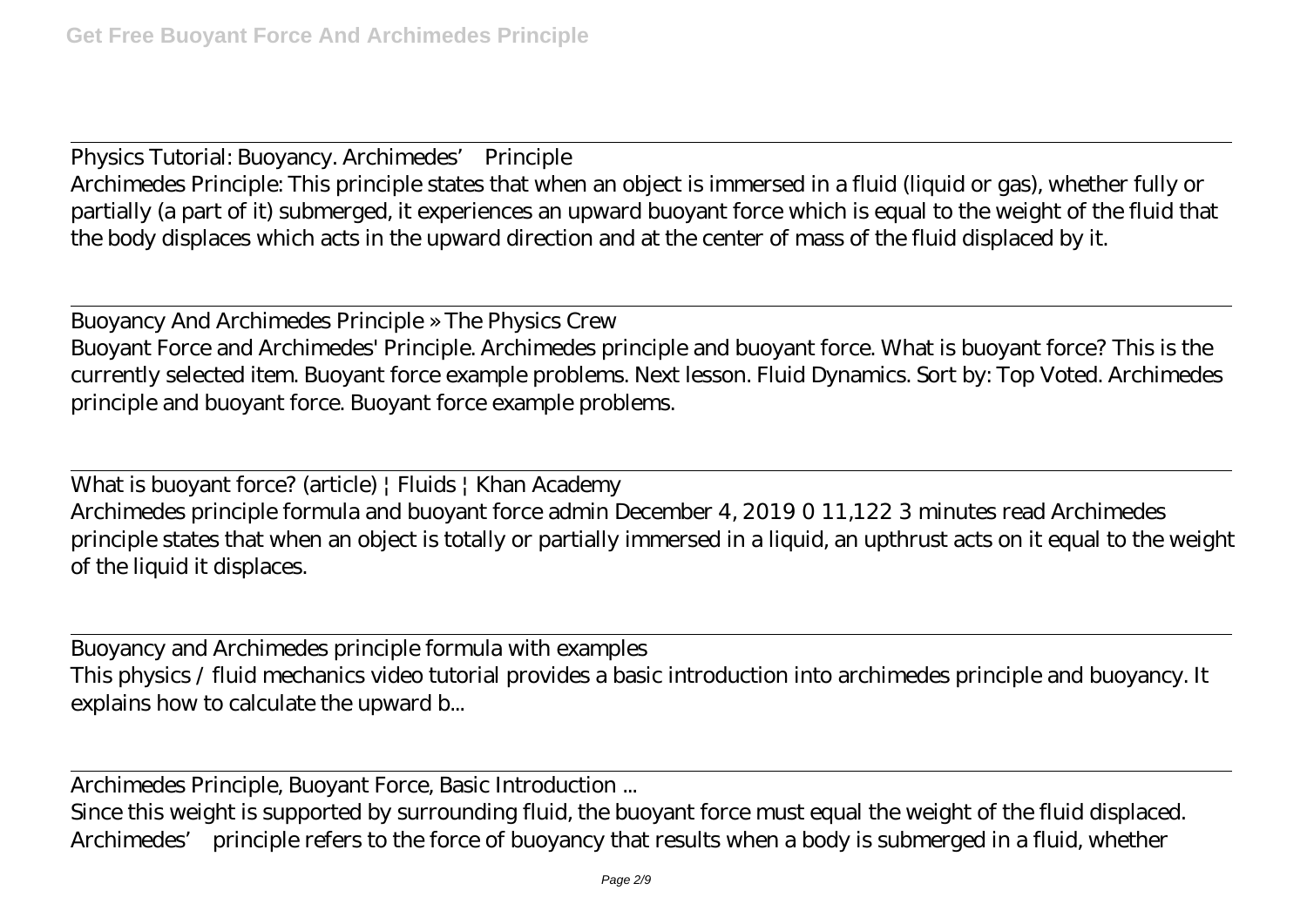partially or wholly.

14.4 Archimedes' Principle and Buoyancy – University ...

buoyant force: An upward force exerted by a fluid that opposes the weight of an immersed object. Archimedes principle: The buoyant force exerted on a body immersed in a fluid is equal to the weight of the fluid the body displaces. When you rise from soaking in a warm bath, your arms may feel strangely heavy.

Archimedes' Principle | Boundless Physics Archimedes' principle, physical law of buoyancy, discovered by the ancient Greek mathematician and inventor Archimedes, stating that any body completely or partially submerged in a fluid (gas or liquid) at rest is acted upon by an upward, or buoyant, force, the magnitude of which is equal to the weight of the fluid displaced by the body. The volume of displaced fluid is equivalent to the volume of an object fully immersed in a fluid or to that fraction of the volume below the surface for ...

Archimedes' principle | Description & Facts | Britannica Archimedes' principle states that the upward buoyant force that is exerted on a body immersed in a fluid, whether fully or partially, is proportional to the weight of the fluid that the body displaces. Archimedes' principle is a law of physics fundamental to fluid mechanics. It was formulated by Archimedes of Syracuse.

Archimedes' principle - Wikipedia Archimedes' principle states that: "The upward buoyant force that is exerted on a body immersed in a fluid, whether partially or fully submerged, is equal to the weight of the fluid that the body displaces and acts in the upward direction at the center of mass of the displaced fluid".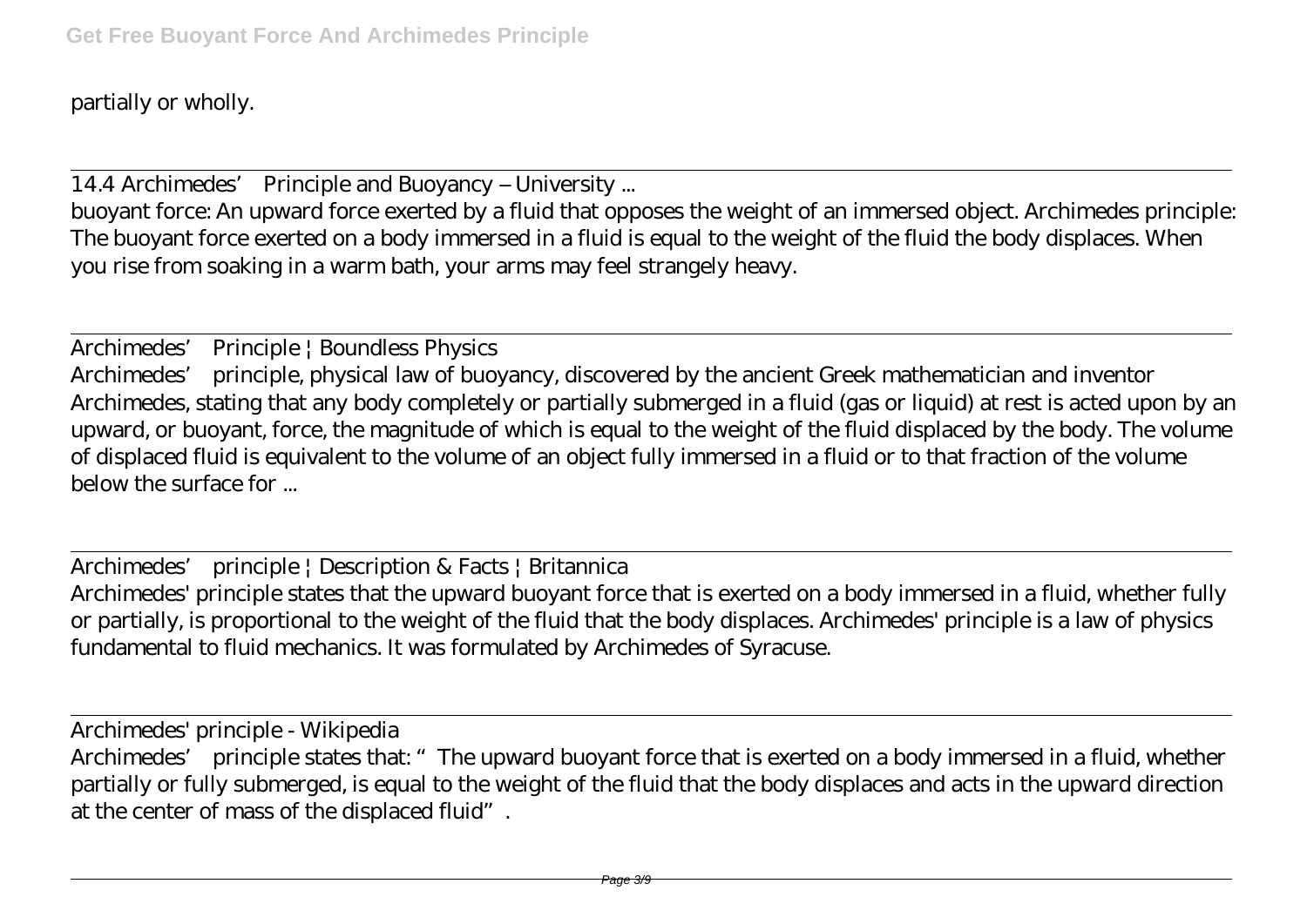Archimedes Principle - Definition, Formula, Derivation ...

Abstract. Archimedes' principle states that the upward buoyant force that is exerted on a body immersed in a fluid, whether fully or partially submerged, is equal to the weight of the fluid that the body displaces and acts in the upward direction at the center of mass of the displaced fluid.

Mcq on archimedes principle and buoyancy Since this weight is supported by surrounding fluid, the buoyant force must equal the weight of the fluid displaced. Archimedes' principle refers to the force of buoyancy that results when a body is submerged in a fluid, whether partially or wholly.

14.6: Archimedes' Principle and Buoyancy - Physics LibreTexts If I submerge anything, the net force acting upwards on it, or the amount that I'm lighter by, is equal to the weight of the water being displaced. That's actually called Archimedes' principle. That net upward force due to the fact that there's more pressure on the bottom than there is on the top, that's called the buoyant force.

Archimedes principle and buoyant force (video) | Khan Academy Archimedes' principle is a law of physics fundamental to fluid dynamics. It states that the upward buoyant force exerted on a body immersed in a fluid, whether wholly or partially submerged, is equal to the weight of the fluid that the body displaces.

Archimedes' Principle: Definition, Theory, and Application Your Name: Date: Group number: Group Members: Lab 9\_Buoyancy Archimedes Principle: When a body is completely or partially immersed in a fluid, the fluid exerts an upward force on the body equal to the weight of the fluid displaced by the body. Directions: Go to the following website to use an interactive simulation to work with buoyancy and density.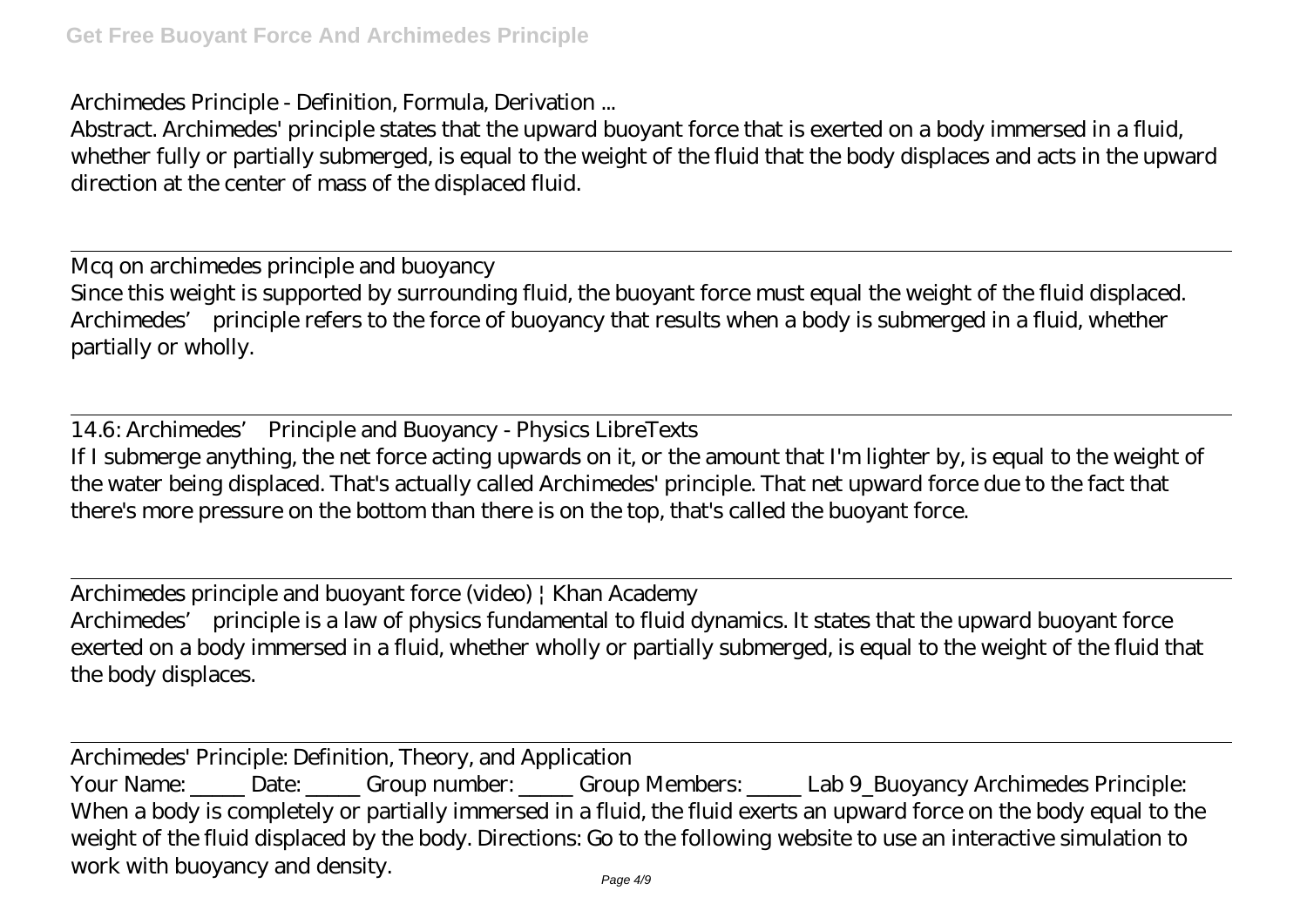Lab 9\_Buoyancy\_F20 (1).docx - Your Name Date Group number ...

If playback doesn't begin shortly, try restarting your device. Videos you watch may be added to the TV's watch history and influence TV recommendations. To avoid this, cancel and sign in to ...

*Archimedes Principle, Buoyant Force, Basic Introduction - Buoyancy \u0026 Density - Fluid Statics* Fluids, Buoyancy, and Archimedes' Principle *Archimedes principle and buoyant force | Fluids | Physics | Khan Academy* Archimedes' Principle: Made EASY | Physics Buoyant force example problems | Fluids | Physics | Khan Academy What is the Archimedes' Principle? | Gravitation | Physics | Don't Memorise *The Buoyant Force and Archimedes Principle* Buoyant Force and Archimedes Principle **Fluids Archimedes' Principle** 9.4 Buoyancy and Archimedes' Principle

Archimedes PrincipleArchimedes' Principle and Buoyancy Force Understanding Archimedes' principle 17. Archimedes Principle: Intro | **Why do big ships float?** [Buoyancy and flotation explained] **Density: A Story of Archimedes and the Gold Crown Why Do Things Float? An Easy Lesson** PHYSICS : Form 4 - Archimedes Principle In a Non Floating Object *Science - Archimedes' Principle* Physics - Mechanics: Fluid Statics: What is Buoyance Force? (1 of 9) Fraction Submerged Buoyancy Force Calculation example Archimedes' Principle and Buoyancy (Fluid Mechanics - Lesson 2) How to Solve a Buoyant Force Problem - Simple **Example** 

Buoyancy: What Makes Something Float or Sink?

[3.5] Idea of buoyant force and Archimedes s principle

Physics SPM: Archimedes' Principle buoyant force calculation part 9 Buoyancy - Archimedes' principle Archimedes Principle - Class 9 Tutorial What is Buoyancy? | Physics | Don't Memorise

Buoyant Force And Archimedes Principle

Archimedes' principle states that the upthrust or buoyant force on an object in a fluid is equal to the weight of the displaced fluid. Displaced means pushed out of the way, so for instance when you drop stones into a container of water, you displace the water and it rises in the container. A force can be though of as a push or pull.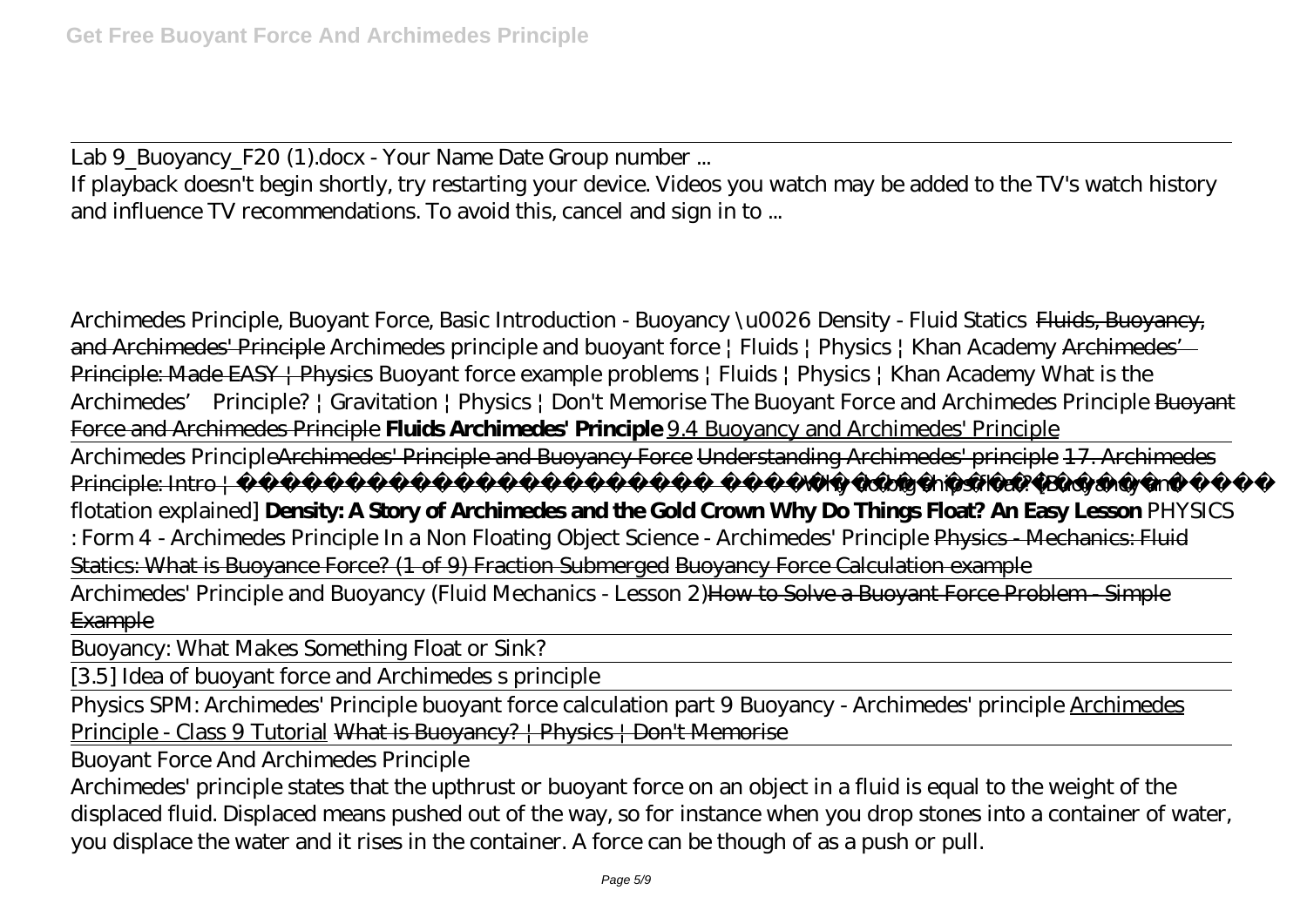Archimedes' Principle and Understanding Buoyant Force ...

"The buoyant force acting on an object immersed in a liquid is numerically equal to the weight of the displaced liquid." The above statement is known as Archimedes Principle" and it is one of the founding principles of Hydrostatics. Mathematically, we can write the Archimedes principle as

Physics Tutorial: Buoyancy. Archimedes' Principle Archimedes Principle: This principle states that when an object is immersed in a fluid (liquid or gas), whether fully or partially (a part of it) submerged, it experiences an upward buoyant force which is equal to the weight of the fluid that the body displaces which acts in the upward direction and at the center of mass of the fluid displaced by it.

Buoyancy And Archimedes Principle » The Physics Crew Buoyant Force and Archimedes' Principle. Archimedes principle and buoyant force. What is buoyant force? This is the currently selected item. Buoyant force example problems. Next lesson. Fluid Dynamics. Sort by: Top Voted. Archimedes principle and buoyant force. Buoyant force example problems.

What is buoyant force? (article) | Fluids | Khan Academy Archimedes principle formula and buoyant force admin December 4, 2019 0 11,122 3 minutes read Archimedes principle states that when an object is totally or partially immersed in a liquid, an upthrust acts on it equal to the weight of the liquid it displaces.

Buoyancy and Archimedes principle formula with examples This physics / fluid mechanics video tutorial provides a basic introduction into archimedes principle and buoyancy. It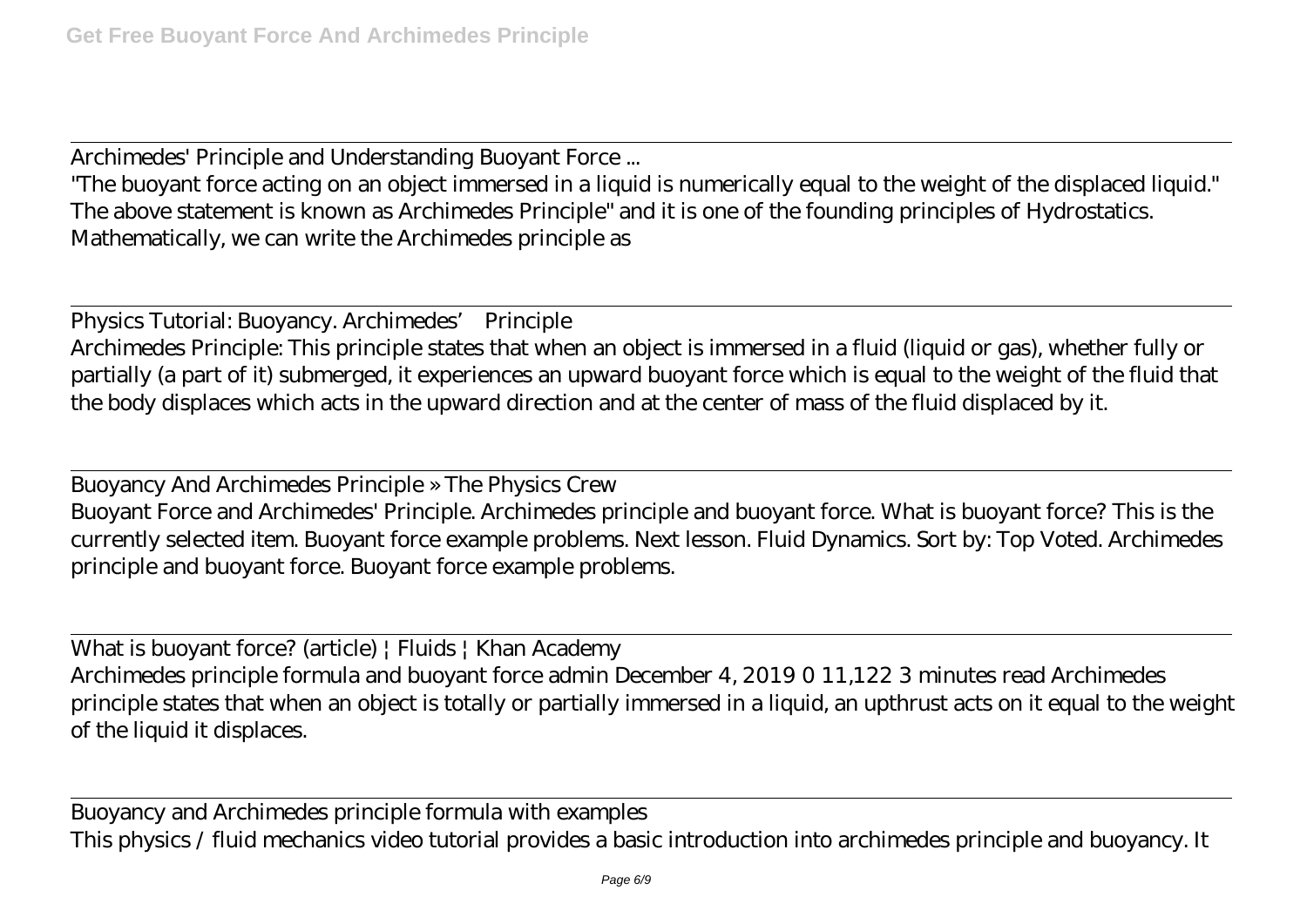explains how to calculate the upward b...

Archimedes Principle, Buoyant Force, Basic Introduction ...

Since this weight is supported by surrounding fluid, the buoyant force must equal the weight of the fluid displaced. Archimedes' principle refers to the force of buoyancy that results when a body is submerged in a fluid, whether partially or wholly.

14.4 Archimedes' Principle and Buoyancy – University ...

buoyant force: An upward force exerted by a fluid that opposes the weight of an immersed object. Archimedes principle: The buoyant force exerted on a body immersed in a fluid is equal to the weight of the fluid the body displaces. When you rise from soaking in a warm bath, your arms may feel strangely heavy.

Archimedes' Principle | Boundless Physics Archimedes' principle, physical law of buoyancy, discovered by the ancient Greek mathematician and inventor Archimedes, stating that any body completely or partially submerged in a fluid (gas or liquid) at rest is acted upon by an upward, or buoyant, force, the magnitude of which is equal to the weight of the fluid displaced by the body. The volume of displaced fluid is equivalent to the volume of an object fully immersed in a fluid or to that fraction of the volume below the surface for ...

Archimedes' principle | Description & Facts | Britannica Archimedes' principle states that the upward buoyant force that is exerted on a body immersed in a fluid, whether fully or partially, is proportional to the weight of the fluid that the body displaces. Archimedes' principle is a law of physics fundamental to fluid mechanics. It was formulated by Archimedes of Syracuse.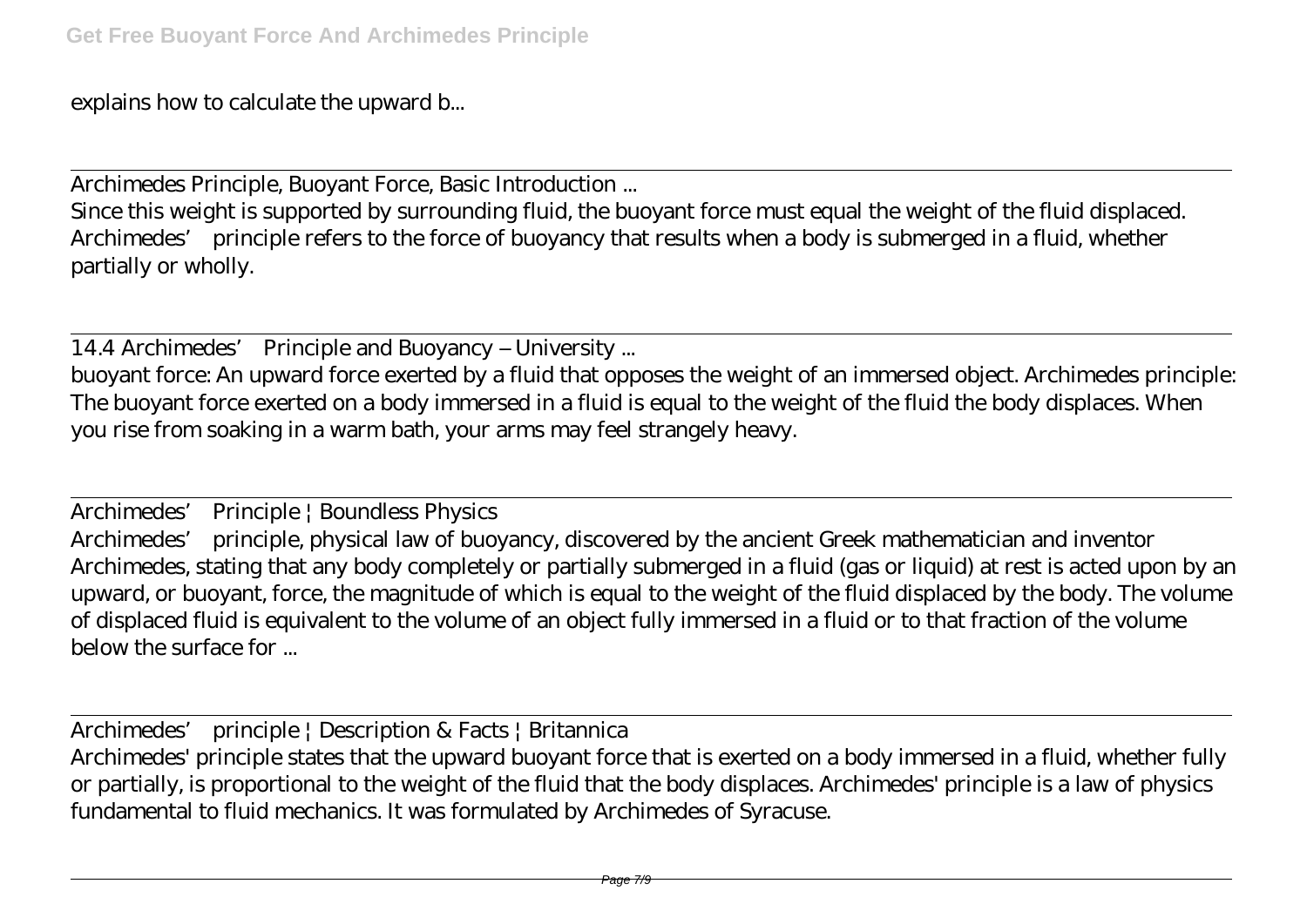## Archimedes' principle - Wikipedia

Archimedes' principle states that: "The upward buoyant force that is exerted on a body immersed in a fluid, whether partially or fully submerged, is equal to the weight of the fluid that the body displaces and acts in the upward direction at the center of mass of the displaced fluid".

Archimedes Principle - Definition, Formula, Derivation ...

Abstract. Archimedes' principle states that the upward buoyant force that is exerted on a body immersed in a fluid, whether fully or partially submerged, is equal to the weight of the fluid that the body displaces and acts in the upward direction at the center of mass of the displaced fluid.

Mcq on archimedes principle and buoyancy Since this weight is supported by surrounding fluid, the buoyant force must equal the weight of the fluid displaced. Archimedes' principle refers to the force of buoyancy that results when a body is submerged in a fluid, whether partially or wholly.

14.6: Archimedes' Principle and Buoyancy - Physics LibreTexts If I submerge anything, the net force acting upwards on it, or the amount that I'm lighter by, is equal to the weight of the water being displaced. That's actually called Archimedes' principle. That net upward force due to the fact that there's more pressure on the bottom than there is on the top, that's called the buoyant force.

Archimedes principle and buoyant force (video) | Khan Academy

Archimedes' principle is a law of physics fundamental to fluid dynamics. It states that the upward buoyant force exerted on a body immersed in a fluid, whether wholly or partially submerged, is equal to the weight of the fluid that the body displaces.